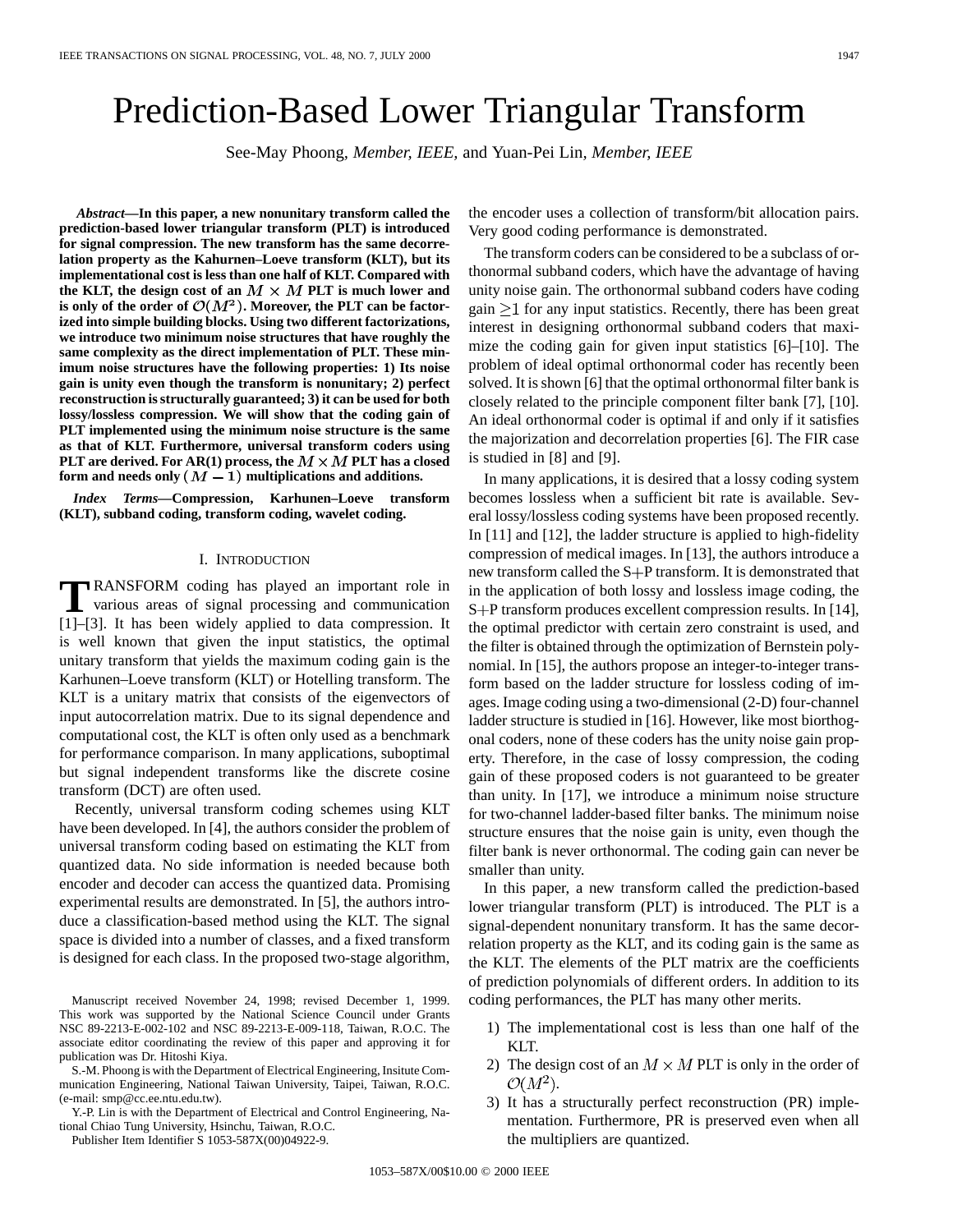

Fig. 1. Transform coder.

- 4) Its elements can be adapted as frequently as we like without affecting the PR condition. A universal transform coder without the need to send any side information can be implemented using the proposed PLT structures.
- 5) The same structures of PLT can be used for both lossy and lossless data compression.
- 6) For AR(1) input, PLT has a simple closed-form expression and can be found by inspection. Its implementation needs only  $(M-1)$  multiplications and additions. Thus, its complexity is lower than the DCT, which has a complexity of  $\mathcal{O}(M \log M)$ . Moreover, the PLT is optimal for all AR(1) processes, unlike DCT, which is optimal only when the correlation coefficient approaches 1.

*Paper Outline:* The paper is presented as follows. Section II briefly reviews the theory of transform coding and linear prediction coding (LPC). The PLT is derived in Section III. In Section IV, two minimum noise structures are introduced, and we will show how to implement universal tranform coders from the proposed structures. The application of PLT to lossless coding is discussed in Section V. In Section VI, generalization of PLT is studied. In Section VII, we consider PLT for AR(1) inputs. Some partial results and a different approach for the derivation of PLT have been reported in [18], [19].

*Notations:* Vectors and matrices will, respectively, be denoted by boldfaced lowercase and uppercase letters. An  $M \times M$ diagonal matrix with diagonal elements  $d_i$  will be expressed as  $\mathbf{D} = \text{diag}(d_0, d_1, \cdots, d_{M-1}).$ 

#### II. PRELIMINARIES AND REVIEWS

In this section, we will first state the noise model of this paper. Then, we will briefly review various properties of the KLT and LPC. Their connection will be mentioned without proofs. Most of these results can be found in [1]–[3] and [20].

*Signal and Quantizer Models:* In this paper, we assume that the input  $x(n)$  is a zero-mean real-valued wide-sense stationary process and that its kth autocorrelation coefficients are denoted as  $r(k)$ . The quantizers Q are scalar quantizers and can be modeled as an additive noise source. We assume that for a b bit quantizer, the variance of the quantization error  $q(n)$  satisfies

$$
\sigma_q^2 = c \cdot 2^{-2b} \sigma_x^2
$$

where  $\sigma_x^2$  is the variance of  $x(n)$ , which is the input to the quantizer. The quantity  $c$  is a constant that depends only on the statistics of  $x(n)$ .



Fig. 2. Filter bank representation of the transform coder shown in Fig. 1.

#### *A. Transform Coders and the KLT*

Consider the transform coding system in Fig. 1. Such a coding system has been studied in detail [1]–[3]. In a transform coder, the polyphase matrix  $T$  is a constant matrix. Using the polyphase representation, the transform coder can be redrawn as the  $M$ -channel filter bank structure as in Fig. 2. The analysis filters  $H_k(z)$  and synthesis filters  $F_k(z)$  are, respectively, related to the polyphase matrices as

$$
\begin{pmatrix}\nH_0(z) \\
H_1(z) \\
\vdots \\
H_{M-1}(z)\n\end{pmatrix} = T \begin{pmatrix}\nz^{-M+1} \\
z^{-M+2} \\
\vdots \\
1\n\end{pmatrix}
$$
\n
$$
(F_0(z) F_1(z) \cdots F_{M-1}(z))
$$
\n
$$
= (z^{M-1} z^{M-2} \cdots 1) T^{-1}.
$$
\n(1)

Let  $x(n) = [x(Mn-M+1) \cdots x(Mn-1) x(Mn)]^T$ be the input vector. Then, its autocorrelation matrix is given by

$$
E\left\{x(n)x^{T}(n)\right\}
$$
  
=  $\mathbf{R}_{x}(M)$   
= 
$$
\begin{pmatrix}r(0) & r(1) & \cdots & r(M-1) \\r(1) & r(0) & \cdots & r(M-2) \\ \vdots & \vdots & \ddots & \vdots \\r(M-1) & r(M-2) & \cdots & r(0)\end{pmatrix}
$$

where  $M$  indicates the dimension of the autocorrelation matrix. Many properties of autocorrelation matrix can be found in [2] and [3]. In this paper, we will assume that  $\mathbf{R}_x(M)$  is positive definite. This is, in general, true, except for the rare cases of line spectral processes. The autocorrelation matrix of the subband vector  $y(n)$  is given by

$$
\mathbf{R}_y(M) = \mathbf{T} \mathbf{R}_x(M) \mathbf{T}^T. \tag{2}
$$

To compare the performance of different transforms, one of the commonly used measure is the coding gain. The coding gain of a transform coder is defined as ratio of the mean square error in pulse coded modulation (PCM) over that in the transform coder. For unitary transforms, the coding gain under optimal bit allocation is given by [1]

$$
\mathcal{CG} = \frac{\sigma_x^2}{\prod_{k=0}^{M-1} \left[\sigma_{y_k}^2\right]^{1/M}}
$$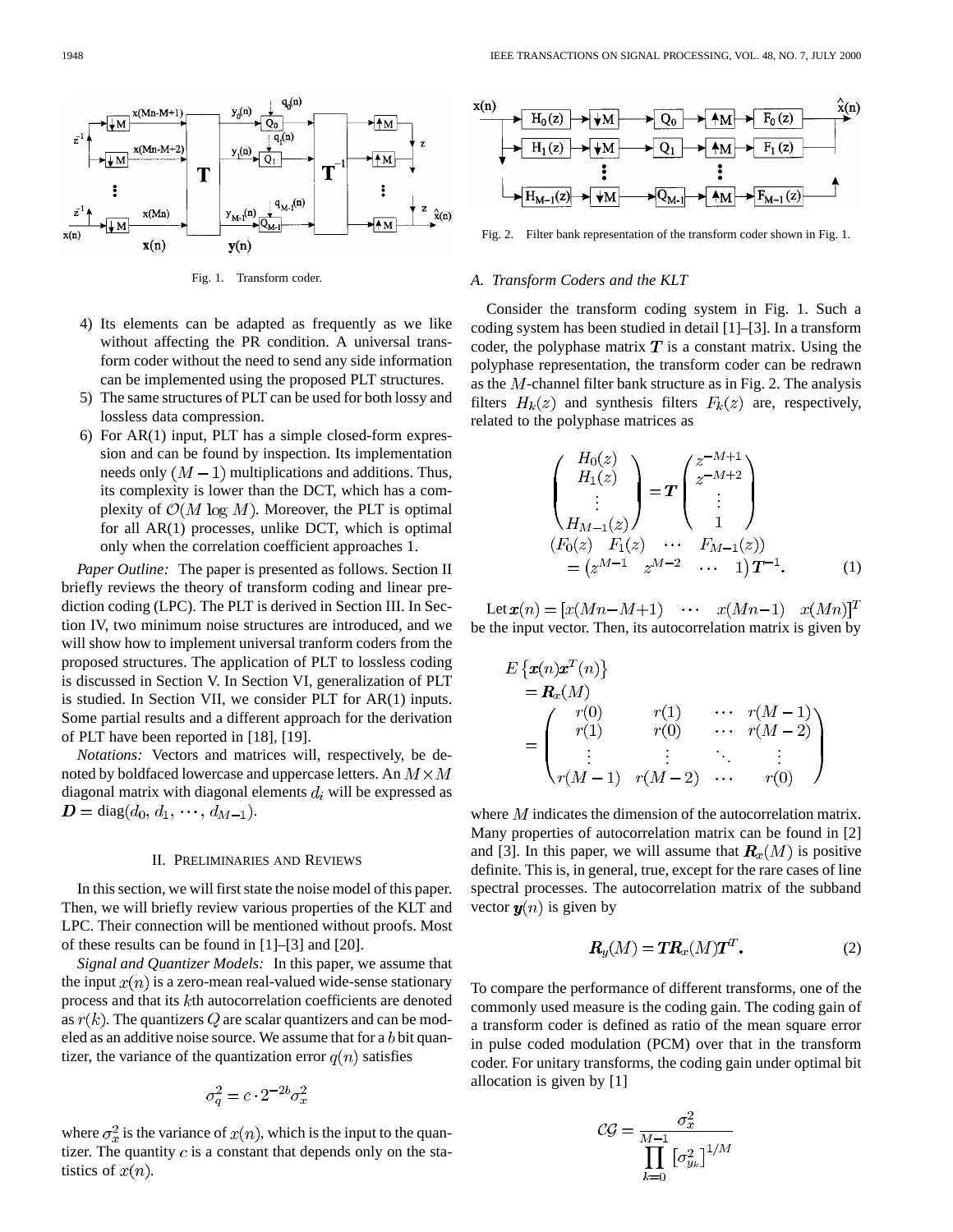where  $\sigma_x^2$  and  $\sigma_w^2$  are, respectively, the variances of  $x(n)$  and . It is well known that the unitary matrix that maximizes the coding gain is the KLT. The maximized coding gain is

$$
C\mathcal{G}_{\text{KLT}}(M) = \frac{\sigma_x^2}{[\det \mathbf{R}_x(M)]^{1/M}}
$$
(3)

where  $M$  indicates the dimension of the transform. The KLT is the unitary matrix that diagonalizes  $R_x(M)$ . The columns of the KLT matrix consist of the eigenvectors of  $\mathbf{R}_x(M)$ . It can be shown that  $\mathcal{CG}_{\text{KLT}}(M) \geq 1$  with equality if and only if the autocorrelation matrix  $\mathbf{R}_x(M) = \sigma_x^2 \mathbf{I}$ . Note that the coding gain of KLT is a nondecreasing function of the dimension M. Moreover  $\mathcal{CG}_{\text{KLT}}(M) = \mathcal{CG}_{\text{KLT}}(M-1)$  if and only if  $\mathcal{CG}_{\text{KLT}}(M) = \mathcal{CG}_{\text{KLT}}(M-1) = \cdots = \mathcal{CG}_{\text{KLT}}(1) = 1$  [1].

It was shown in [6] that under the assumption of high bit rate noise model, it is not a loss of generality to assume that the transform is a unitary transform. In other words, the coding gain of any transform (including nonunitary and unitary transforms) cannot be higher than that of the KLT.

#### *B. Linear Prediction Coding (LPC)*

The LPC theory has been studied for decades, and excellent introduction to LPC can be found in [2], [3], and [20]. In an LPC problem, for a given WSS input  $x(n)$ , we want to find a filter of the form  $P_N(z) = 1 + p(1)z^{-1} + \cdots + p(N)z^{-N}$  such that its output  $e_N(n)$  has a minimum variance. The filter  $P_N(z)$  is called the Nth-order prediction error filter, and its output  $e_N(n)$ is the prediction error. The optimal prediction filter  $P_N(z)$  can be obtained by solving the following normal equation:

$$
\boldsymbol{R}_x(N) \begin{pmatrix} 1 \\ p(1) \\ \vdots \\ p(N) \end{pmatrix} = \begin{pmatrix} \mathcal{E}_p(N) \\ 0 \\ \vdots \\ 0 \end{pmatrix} . \tag{4}
$$

The above normal equation can be solved by the Levinson–Durbin fast algorithm in  $\mathcal{O}(N^2)$ . The prediction error variance  $\mathcal{E}_p(N)$  is

$$
\mathcal{E}_p(N) = r(0) - \sum_{i=1}^N p(i)r(i).
$$

The index  $N$  indicates the order of prediction error filter. The prediction error is a nonincreasing function of  $N$  [2]. Moreover, the prediction error variance  $\mathcal{E}_p(k)$  is related to  $\det[\mathbf{R}_x(M)]$  as

$$
\det\left[\mathbf{R}_x(M)\right] = \mathcal{E}_p(0)\mathcal{E}_p(1)\cdots\mathcal{E}_p(M-1). \tag{5}
$$

Furthermore, it can be shown by using the orthogonality principle [3], [20] that the corresponding prediction errors  $e_{N,\, opt}(n)$  satisfy the following property:

$$
E\left\{e_{i,\, opt}(n)e_{j,\, opt}(n-k)\right\} = 0
$$
  
for  $1 \le k \le |i-j|$ , for all n. (6)

 $\sim$ 

In LPC, the prediction gain is a commonly used quantity to describe the effectiveness of a predictor and it is defined as

$$
G_P(N) = \frac{\sigma_x^2}{\mathcal{E}_p(N)}.\tag{7}
$$

In a closed-loop differential pulse code modulation (DPCM) system, the coding gain is given by the prediction gain  $G_p(N)$ .

# III. PREDICTION-BASED LOWER TRIANGULAR TRANSFORM (PLT)

In this section, we will show how to construct the PLT from a given autocorrelation matrix. Before the derivation of the PLT, we will make some definition and state a matrix decomposition lemma from the matrix theory.

*Definition [21]:* Given an  $N \times N$  matrix A, its principle submatrix of dimension K (where  $K \leq N$ ) is a K by K matrix  $A_K$ , with its elements  $[A_K]_{ij} = [A]_{ij}$  for  $0 \le i, j \le K - 1$ . For example

$$
A = \begin{pmatrix} 1 & 2 & 3 & 4 \\ 5 & 6 & 7 & 8 \\ 9 & 10 & 11 & 12 \\ 13 & 14 & 15 & 16 \end{pmatrix}.
$$

Then, the principle submatrices of  $\vec{A}$  of dimension 1, 2, 3 are, respectively

$$
A_1 = 1; \quad A_2 = \begin{pmatrix} 1 & 2 \\ 5 & 6 \end{pmatrix}; \quad A_3 = \begin{pmatrix} 1 & 2 & 3 \\ 5 & 6 & 7 \\ 9 & 10 & 11 \end{pmatrix}.
$$

*Lemma 1—LU Decomposition of Matrices [21]:* Let A be an  $N$  by  $N$  nonsingular matrix. Suppose that all of its principle submatrices  $A_K$  are nonsingular. Then,  $A$  can be written as

$$
\boldsymbol{A} = \boldsymbol{L} \boldsymbol{D} \boldsymbol{U}
$$

in which  $L$  (respectively,  $U$ ) is a lower (respectively, upper) triangular matrix with all diagonal entries equal to 1, and  $\bm{D}$  is a diagonal matrix. Moreover, the matrices  $L, U$ , and  $D$  are unique. In particular,  $\boldsymbol{D}$  is determined by

$$
\det[\boldsymbol{D}_K]=\det[\boldsymbol{A}_K],\qquad K=1,\,\cdots,\,N.
$$

*A. PLT*

Consider the transform coder shown in Fig. 1. At the encoder, the autocorrelation matrices of the input vector  $x(n)$  and the output vector  $y(n)$  are related as (2). Since  $R_x(M)$  is positive definite, all of its principle submatrices are positive definite as well and, therefore, nonsingular [21]. Thus, applying the LU decomposition lemma, the matrix  $R_x(M)$  can be expressed as

$$
R_x(M) = LDU \tag{8}
$$

with the matrices  $L, U$ , and  $D$  defined in Lemma 1. Moreover, since  $R_x(M)$  is symmetric, we can take the transpose of (8) and obtain

$$
\boldsymbol{R}_x(M) = \boldsymbol{U}^T \boldsymbol{D} \boldsymbol{L}^T. \tag{9}
$$

The matrices  $U^T$  and  $L^T$  are, respectively, lower and upper triangular. Therefore, (9) is also an LU decomposition of  $\mathbf{R}_x(M)$ . From Lemma 1, we know that the LU decomposition is unique. Thus, we conclude that

$$
U = L^T. \tag{10}
$$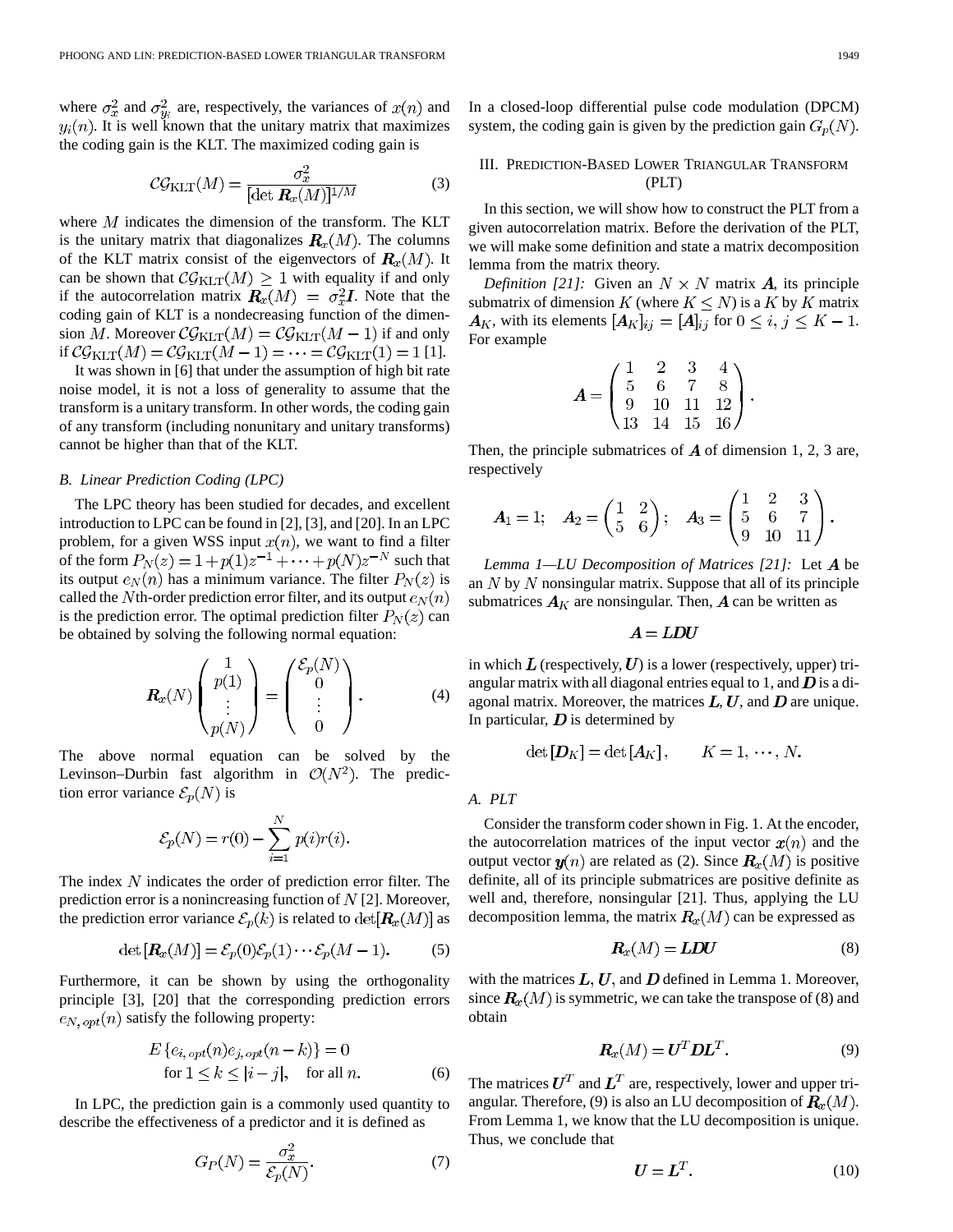Substituting (10) into (8) and simplifying the results, we can conclude that there exists a unique lower triangular matrix  $P =$  $L^{-1}$  such that

$$
D = diag(d_0, d_1, \cdots, d_{M-1}) = PR_x(M)P^T.
$$
 (11)

The diagonal matrix  $D$  is uniquely determined by

$$
\prod_{i=0}^{K-1} d_i = \det[\mathbf{R}_x(K)].
$$

Using the fact that  $\det[\mathbf{R}_x(K)] = \mathcal{E}_p(0)\mathcal{E}_p(1)\cdots\mathcal{E}_p(K-1),$ we get

$$
d_i = \mathcal{E}_p(i).
$$

The *i*th entry of  $D$  is the prediction error variance of an *i*th-order optimal predictor! Comparing the results in (2) and (11), the input autocorrelation matrix  $R_x(M)$  can be diagonalized by taking the transform  $T$  as the unique lower triangular matrix  $P$ .

*Finding the Unique Lower Triangular Transform*  $\bm{P}$ *:* Let the lower triangular matrix  $P$  be expressed as

$$
\boldsymbol{P} = \begin{pmatrix} 1 & 0 & 0 & \cdots & 0 \\ p_{1,0} & 1 & 0 & \cdots & 0 \\ p_{2,0} & p_{2,1} & 1 & \cdots & 0 \\ \vdots & \vdots & \vdots & \ddots & \vdots \\ p_{M-1,0} & p_{M-1,1} & p_{M-1,2} & \cdots & 1 \end{pmatrix} .
$$
 (12)

Since  $\det[P] = 1$ , the inverse transform  $P^{-1}$  always exists and is also lower triangular with unity diagonal elements. Let S denote the inverse transform  $P^{-1}$ 

$$
\mathbf{S} = \mathbf{P}^{-1} = \begin{pmatrix} 1 & 0 & 0 & \cdots & 0 \\ s_{1,0} & 1 & 0 & \cdots & 0 \\ s_{2,0} & s_{2,1} & 1 & \cdots & 0 \\ \vdots & \vdots & \vdots & \ddots & \vdots \\ s_{M-1,0} & s_{M-1,1} & s_{M-1,2} & \cdots & 1 \end{pmatrix} .
$$
 (13)

Using (1), (12) and (13), we can write the analysis and synthesis filters in Fig. 2, respectively, as

$$
H_k(z) = z^{-M+1+k}
$$
  
\n
$$
\cdot (1 + p_{k,k-1}z^{-1} + p_{k,k-2}z^{-2} + \dots + p_{k,0}z^{-k})
$$
  
\n
$$
= z^{-M+1+k} P_k(z),
$$
  
\n
$$
F_k(z) = z^{M-k-1} + s_{k+1,k}z^{M-k-2} + s_{k+2,k}z^{M-k-3}
$$
  
\n
$$
+ \dots + s_{M-1,k}.
$$
  
\n(15)

From (14),  $P_k(z)$  can be viewed as a kth-order prediction error polynomial, and the output of the kth analysis filter  $H_k(z)$  is the corresponding prediction error delayed by  $(M - k - 1)$ samples. If  $P_k(z)$  is optimal, then the output of  $H_k(z)$  will be  $e_{k, opt}(n-M+k+1)$ , and its variance is  $\mathcal{E}_p(k)$ . Since the decimator does not change the variance, we have  $\sigma_{y_k}^2 = \mathcal{E}_p(k)$ . Using the property in (6), we can see that  $E\{e_k, opt(n-M)$  $(k+1)e_{j,\, opt}(n-M+j+1)\} = 0$ , for  $k \neq j$ . In other words, the autocorrelation matrix  $R_u(M)$  will be the diagonal matrix diag( $\mathcal{E}_p(0), \mathcal{E}_p(1), \cdots, \mathcal{E}_p(M-1)$ ). From Lemma 1, we know that the lower triangular matrix with such a decorrelation property is unique. Therefore, we conclude that if  $P_k(z)$  is the  $k$ th-order optimal prediction error filter, then the corresponding matrix  $P$  in (12) is the unique lower triangular matrix. We will refer to such a matrix as the PLT. The optimal  $P_k(z)$  can be obtained by solving the normal equation in (4). Using the Levinson–Durbin fast algorithm, the PLT matrix can be computed in  $\mathcal{O}(M^2)$ . Summarizing the results, we have the following theorem.

*Theorem 2:* Consider the transform coder in Fig. 1. Given any wide sense stationary input  $x(n)$ , there exists a unique lower triangular matrix  $P$  of the form in (12) such that the transform coefficients  $y_k(n)$  are uncorrelated. The unique lower triangular transform can be obtained by choosing  $P_k(z) = 1 +$  $p_{k, k-1}z^{-1} + p_{k, k-2}z^{-2} + \cdots + p_{k, 0}z^{-k}$  as the *k*th-order optimal prediction error filter. Moreover, the autocorrelation matrix of the subband vector  $y(n)$  is

$$
\mathbf{R}_y(M) = \text{diag}(\mathcal{E}_p(0), \mathcal{E}_p(1), \cdots, \mathcal{E}_p(M-1))
$$

where  $\mathcal{E}_p(k)$  is the prediction error variance of  $P_k(z)$ .

*Complexity of the PLT:* The PLT and its inverse are both lower triangular with unity diagonal elements, and the complexity of the tranform (or its inverse) is therefore only  $0.5M(M - 1)$  multiplications and additions. Compared with the case of KLT, which needs  $M^2$  multiplications and  $M(M - 1)$  additions, the complexity is less than one half of the KLT. In the special case of AR(1), the complexity of the PLT further reduces to  $M-1$  multiplications and additions.

*Variations of the PLT:* In the previous discussion, we have derived the PLT for the vector input  $x(n) = [x(Mn - M +$  $(1) \cdots x(Mn)$ <sup>T</sup>. That means that the polyphase components  $x(Mn-i)$  are arranged in an ascending order. We can also permute these polyphase components so that the new input vector  $x'(n) = \mathcal{P}x(n)$ , where P is a permutation matrix. In this case, we can design PLT for the new autocorrelation matrix

$$
\mathbf{R}_{x'}(M) = \mathcal{P}\mathbf{R}_x(M)\mathcal{P}.\tag{16}
$$

In this case, the optimal transform (PLT) can be obtained by using the orthogonality principle. As we will show in the next section, the coding gains of the new PLT for all permutation matrices  $P$  are identical. Although their coding performance is the same, some permutation matrices can result in PLT with lower implementational cost. If the permutation matrix is chosen judiciously, some of the coefficients can be made symmetric. To explain this, take  $M = 3$ . If the input vector is taken as  $\mathbf{r}'(n) =$  $[x(3n-2)x(3n)x(3n-1)]^T$ , then the corresponding PLT will have the form

$$
\boldsymbol{P}' = \begin{pmatrix} 1 & 0 & 0 \\ \alpha & 1 & 0 \\ \beta & \beta & 1 \end{pmatrix}
$$

for some  $\alpha$  and  $\beta$ . To implement  $P'$ , we need only two multiplications instead of three. Using the orthogonality principle, one can verify that the transform coefficients are uncorrelated. That is,  $R_{y'}(M) = E{y'(n)y^{T}(n)} = diag(\sigma_{y'}^{2}, \cdots, \sigma_{y'}^{2})$ .

#### *B. Implementation of PLT Using Ladder Structures*

The PLT has a structurally PR implementation using the ladder structure. In such an implementation, the filter bank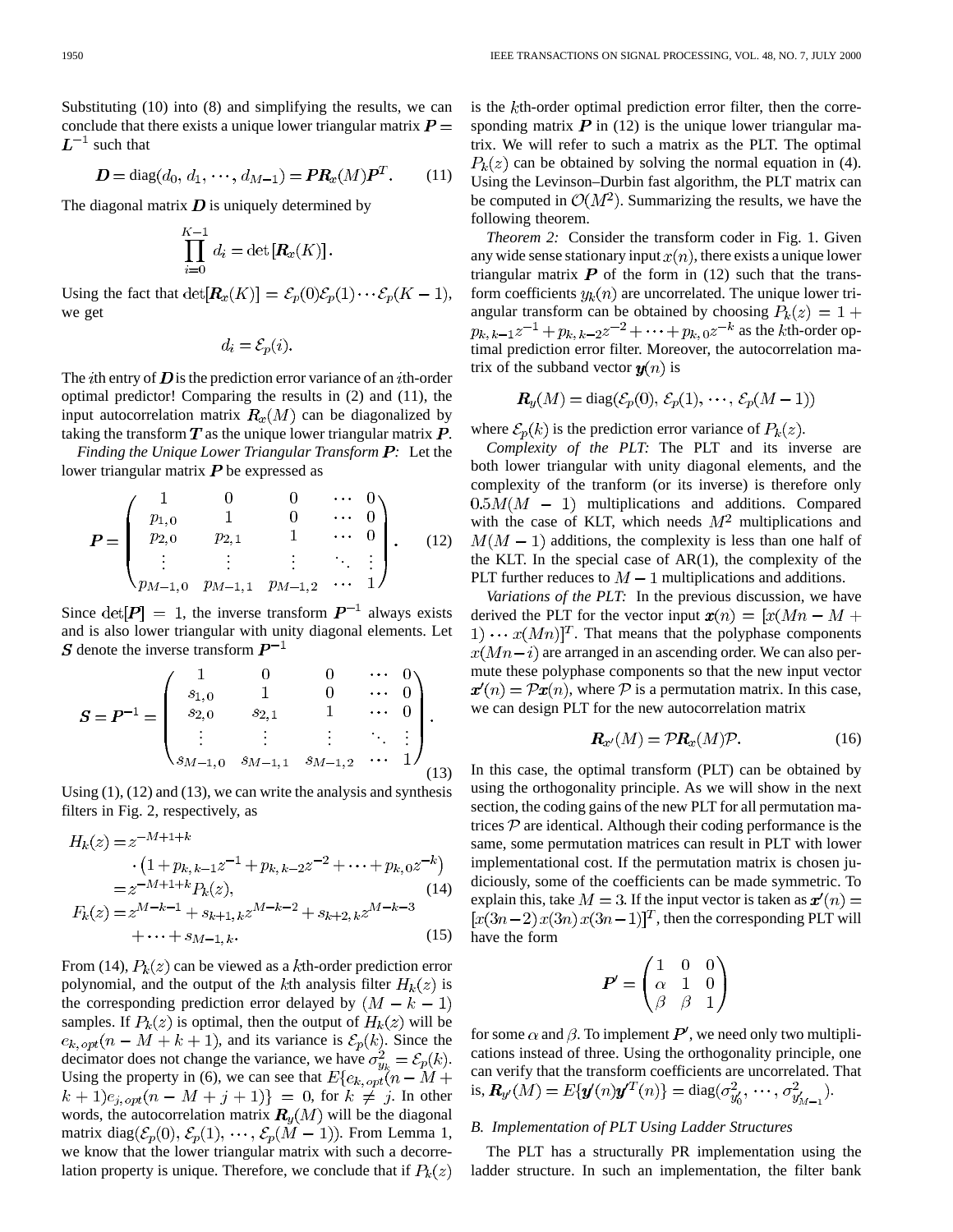

Fig. 3. Ladder-based implementation of the PLT coder.

continues to have PR even when all the multipliers in the structure are quantized to a finite precision. In the following, we will derive the ladder structure for PLT.

Note that any lower triangular matrix  $P$  of the form (12) can be decomposed as

$$
\boldsymbol{P} = \boldsymbol{P}_1 \boldsymbol{P}_2 \cdots \boldsymbol{P}_{M-1}
$$

where

$$
P_k = \begin{pmatrix} I_k & 0_{M-k-1 \times k} \\ p_{k,0} & \cdots & p_{k,k-1} & 1 & 0 & \cdots \\ 0_{k \times M-k-1} & I_{M-k-1} & 0 \end{pmatrix}.
$$
 (17)

The elementary matrix  $P_k$  has only one nontrivial row formed by coefficients of the  $k$ th-order prediction error filter. The inverses of these elementary matrices are very simple and can be found by inspection. To be more precise, the inverse can be obtained by replacing the nontrivial elements  $p_{k,i}$  in (17) with  $-p_{k,i}$ . That is

$$
P_k^{-1} = \begin{pmatrix} I_k & 0_{M-k-1 \times k} \\ -p_{k,0} & -p_{k,k-1} & 10 & 0 \\ 0_{k \times M-k-1} & I_{M-k-1} \end{pmatrix}.
$$
 (18)

From (17) and (18), we see that both the transform  $\bm{P}$  and inverse transform  $\mathbf{P}^{-1}$  can be factorized into  $(M-1)$  ladder sections. The implementation based on these factorized forms are shown in Fig. 3 for  $M = 4$ . The ladder-based implementation has the same complexity as direct implementation of  $P$ . Both the encoder and decoder have the same set of multipliers. Therefore, even when these multipliers are implemented in finite precision, PR is still preserved.

#### IV. MINIMUM NOISE STRUCTURES FOR PLT

Recall that the PLT is a nonunitary matrix, and so is its inverse. Hence, the PLT coder does not have the energy preservation property. In general, the quantization noise generated in the subbands will be amplified at the decoder. To study how the noise is amplified, we assume that the quantization noise  $q_k(n)$ in different subband is uncorrelated. That is, we assume that  $E\{q_k(n)q_{k+i}(n)\} = R_q = \text{diag}(\sigma_{q_0}^2, \sigma_{q_1}^2, \cdots, \sigma_{q_{M-1}}^2)$ . Under this assumption, we can show that the average output noise variance is given by

$$
\sigma_{q_{\text{out}}}^2 = \frac{1}{M} \sum_{k=0}^{M-1} ||F_k||_2^2 \sigma_{q_k}^2
$$

where  $||F_k||_2^2$  is the two norm of the synthesis filter  $F_k(z)$  in (15), and it is given by  $||F_k||_2^2 = 1 + \sum_{i=k+1}^{M-1} s_{i,k}^2$ . Therefore, the noise gain is always greater than one, unless the matrix  $S$ is the identity matrix. We will call the structure in Fig. 3 the nonminimum noise structure for the PLT. To understand why the noise gain is larger than one, let us consider Fig. 3. The inputs to the multipliers  $p_{i,j}$  at the encoder are the unquantized data, whereas the inputs to the multipliers  $p_{i,j}$  at the decoder are the quantized data. This means that the predictors at the encoder use unquantized data as their observations, whereas the predictors at the decoder use the quantized data. It is this mismatch that causes the noise amplification.

*Coding Gain for Non Minimum Noise Structure:* Using the noise model defined in Section II and applying the optimal bit allocation, one can show that the coding gain of the PLT is

$$
C\mathcal{G}_{\text{PLT, NON}}(M)
$$
  
=  $\frac{1}{\prod_{i=0}^{M-1} [||F_k||_2^2]^{1/M}} \times \frac{\sigma_x^2}{[\det R(M)]^{1/M}}$   
=  $\frac{1}{\prod_{i=0}^{M-1} [||F_k||_2^2]^{1/M}} \times \mathcal{CG}_{\text{KLT}}(M).$ 

Since all  $||F_k||_2^2 \geq 1$ , we conclude that  $\mathcal{CG}_{\text{PLT, NON}}(M) \leq$  $\mathcal{CG}_{\text{KLT}}(M)$  with equality if and only if  $\mathbf{R}_x(M) = \sigma_x^2 \mathbf{I}$ . Due to the noise amplification, the quantity  $\mathcal{CG}_{\rm PLT, NON}(M)$  is not guaranteed to be greater than unity. In the rest of this section, we will derive two minimum noise structures that have the unity noise gain property.

# *A. MINLAB(I) Structure for PLT*

Note that the inverse transform  $S$  in (13) is also lower triangular. Thus, we can factorize  $S$  as

$$
\boldsymbol{S}\!=\!\boldsymbol{S}_{1}\boldsymbol{S}_{2}\cdots\boldsymbol{S}_{M-1}
$$

where

$$
S_k = \begin{pmatrix} I_k & 0_{M-k-1 \times k} \\ s_{k,0} & \cdots & s_{k,k-1} & 1 & 0 & \cdots & 0 \\ 0_{k \times M-k-1} & I_{M-k-1} & I_M \end{pmatrix}.
$$
 (19)

Using the above equation, the transform  $P$  can be factorized as

$$
P = S_{M-1}^{-1} S_{M-2}^{-1} \cdots S_1^{-1}
$$
 (20)

where  $S_k^{-1}$  can be obtained by simply replacing the multipliers  $s_{k,i}$  in (19) by  $-s_{k,i}$ . From (19) and (20), we can obtain a ladder-based implementation that is different from Fig. 3. Such a ladder structure will also be structurally PR, but both the encoder and decoder have the same set of mulitpliers  $s_{k,i}$ . Provided that  $s_{i,k}$  are quantized to the same value at the encoder and decoder, we continue to have the PR property.

Using (20), the minimum noise structure for the transform can be implemented as Fig. 4. Since  $S_k^{-1}$  has the identity matrix  $I_k$ on its top-left corner, the output vector of the encoder in Fig. 4 contains only quantized values. To see why the minimum noise structure has the unity noise gain property, we take  $M = 4$ . The minimum noise structure for  $4 \times 4$  PLT is shown in Fig. 5. From the figure, it is not difficult to verify that

$$
w_i(n) - x_i(n) = q_i(n)
$$

for  $i = 0, 1, 2, 3$ . The noise gain for the PLT is unity even though the transform is nonunitary. Note that we do not make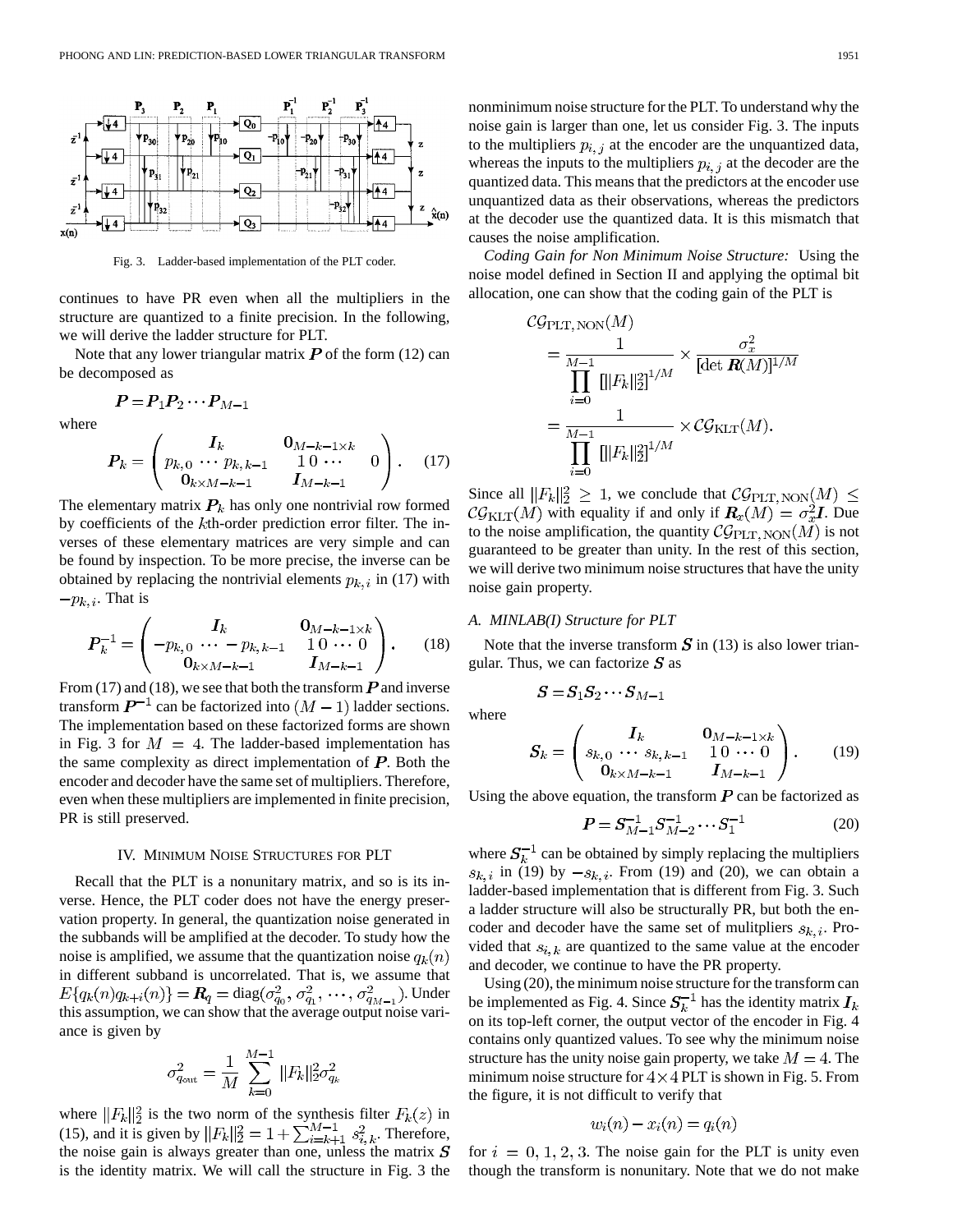

Fig. 5. Minimum noise structure MINLAB(I) for  $4 \times 4$  PLT coder.

any assumptions on the quantization noise  $q_i(n)$ . This unity noise gain property holds even when  $q_i(n)$  noises are correlated and colored. In general, one can show that the minimum noise structure in Fig. 4 for  $M \times M$  PLT has the same unity noise gain property. In the rest of this paper, we will refer to Fig. 4 as the MINLAB(I) structure for PLT.

#### *B. MINLAB(II) for PLT*

We can also modify the ladder implementation based on factorization of  $\vec{P}$  in (17) to obtain a different minimum noise structure. To avoid the mismatch of observations in the ladder-based structure in Fig. 3, one can modify the structure so that the inputs to the multipliers  $p_{k,i}$  at the encoder are quantized data instead of the original unquantized values. The encoder of the modified structure for  $M = 4$  case is shown in Fig. 6, and the decoder is the same as Fig. 3. From the figure, one can verify that the structure has the unity noise gain property. For the same reasoning as in MINLAB(I) case, this property holds even for correlated and colored quantization noise. The implementation in Fig. 6 will be refered to as MINLAB(II) structure for PLT.

### *C. Complexity of the MINLAB Structures*

For MINLAB(I) in Fig. 4, the structure has the same number of multiplications and additions as the nonminimum noise structure in Fig. 3. However, since all the multipliers are  $s_{k,i}$  (not  $p_{k,i}$ , we need to invert the lower triangular matrix  $P$  to obtain these parameters. If Gaussian elimination method is used, we need  $M(M + 1)(M + 2)/6$  multiplications and additions to invert an  $M \times M$  lower triangular matrix. On the other hand, the MINLAB(II) structure requires an extra  $(M - 1)$  adders compare to the nonminimum noise structure. The multipliers in MINLAB(II) are  $p_{k,i}$ , and thus, no matrix inversion is needed. Although the two MINLAB structures have the same coding gain, their complexities are not the same. For an input of length L, the MINLAB(I) structure has an overhead of  $M(M+1)(M+$  $2)/6$  multiplications and additions, whereas the MINLAB(II) structure has an extra  $(M-1)L/M$  additions. Therefore, when  $L >> M$ , MINLAB(I) is preferred; otherwise, MINLAB(II) is preferred.



Fig. 6. Encoder for PLT MINLAB(II) structure. The decoder is the same as Fig. 3.

#### *D. Coding Gain of PLT Using MINLAB Implementations*

The two MINLAB structures have the unity noise gain property. Therefore, for a fixed average bit rate  $b=1/M\sum_{k=0}^{M-1}\,b_k,$ the average output variance can be expressed as

 $\mathbf{r}$ 

$$
\sigma_{q_{\text{out}}}^2 = \frac{1}{M} \sum_{k=0}^{M-1} \sigma_{q_i}^2
$$

$$
= \frac{1}{M} \sum_{k=0}^{M-1} c2^{-2b_k} \mathcal{E}_p(k)
$$

where we have used the fact that the  $k$ th subband signal variance is  $\mathcal{E}_p(k)$ . Applying the arithmetic mean geometric mean inequality to the above equation, we get

$$
\sigma_{q_{\text{out}}}^2 \ge c2^{-2b} \prod_{i=0}^{M-1} \left[ \mathcal{E}_p(i) \right]^{1/M}
$$

with equality if and only if the bits are allocated as

$$
b_k = b + 0.5 \log_2 \mathcal{E}_p(k) - 0.5 \log_2 \prod_{i=0}^{M-1} \left[ \mathcal{E}_p(i) \right]^{1/M}
$$

From the above derivation, we see that the average output noise variance is minimized if all quantizers have the same noise variance. Therefore, the equal stepsize rule is also optimal, and entropy coding can be used to encode the outputs of  $Q_k$ .

Compared with the error variance in a PCM system, the coding gain of PLT is given by

$$
\mathcal{CG}_{PLT,MIN}(M) = \frac{\sigma_x^2}{\prod_{i=0}^{M-1} [\mathcal{E}_p(i)]^{1/M}}
$$

where the subscript  $PLT$ ,  $MIN$  indicates that the coding gain is for the minimum noise structures of PLT. Using (3) and (5), we conclude that the coding gain of PLT is

$$
\mathcal{CG}_{PLT, MIN}(M) = \frac{\sigma_x^2}{[\det \mathbf{R}_x(M)]^{1/M}} = \mathcal{CG}_{\text{KLT}}(M). \tag{21}
$$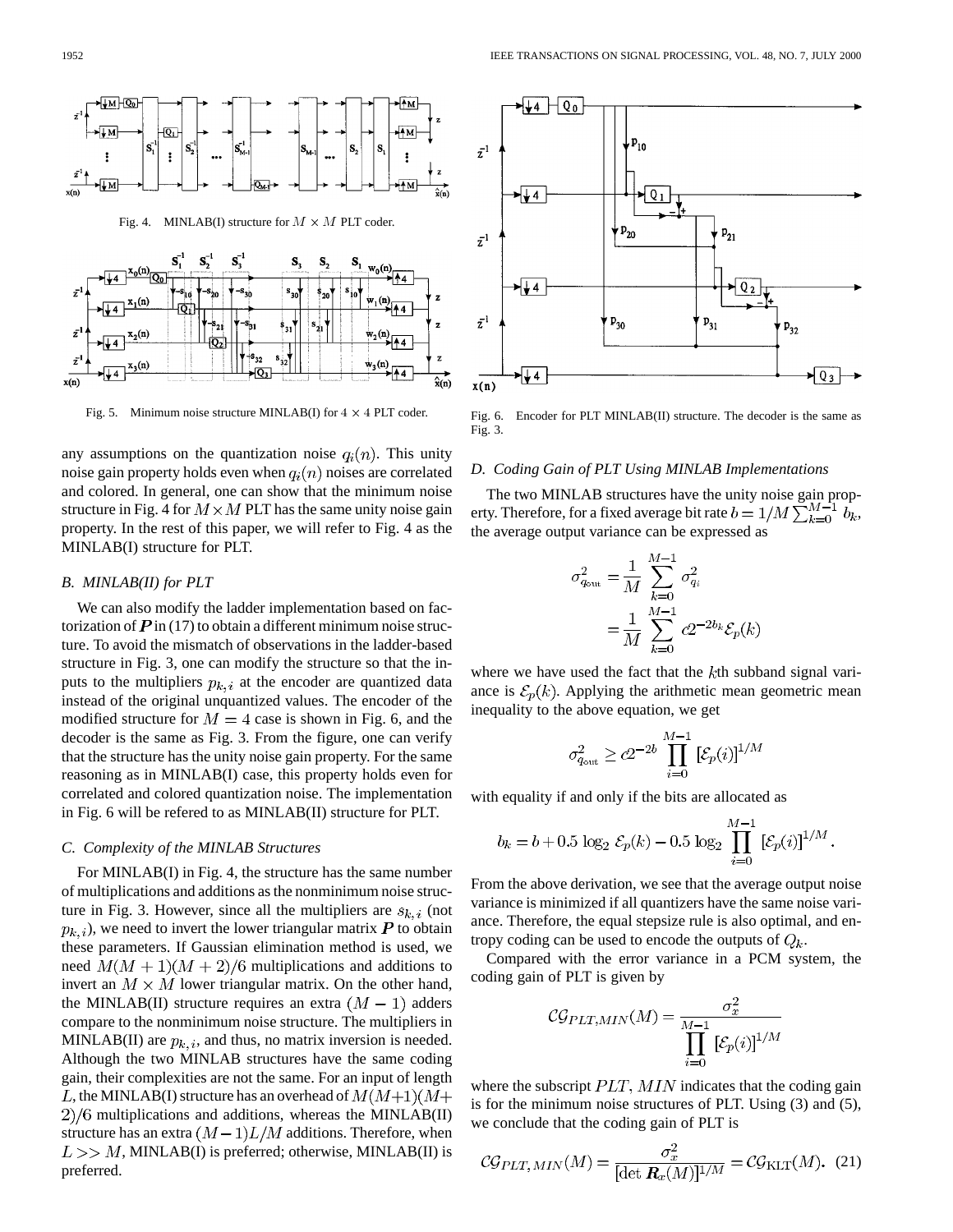Therefore, the PLT coders with minimum noise structures have the same coding gain as KLT. Using (5) and (7), one can express the coding gain of PLT in terms of the prediction gain

$$
CG_{PLT, MIN}(M) = [G_p(M-1) \cdots G_p(1)G_p(0)]^{1/M}.
$$
\n(22)

*Remark:* As we have mentioned at the end of Section III-A, we can also derive PLT for the input vector  $x'(n) = P[x(Mn - M + 1) \cdots x(Mn)]^T$ . In this case, the autocorrelation matrix  $\mathbf{R}_{x'}(M)$  for  $x'(n)$  is related to as (16). Since det  $\mathbf{R}_x(M)$ , we conclude from (21) that for all permutation matrices  $P$ , the coding gain is the same.

*Comparison with DPCM:* The DPCM is also a predictionbased coding system. For a closed loop DPCM with a prediction filter of order  $(M-1)$ , the coding gain is given by the prediction gain  $G_p(M-1)$ . Since the prediction gain is an increasing function of the filter order (except for AR processes where the gain saturates), we can conclude from (22) that  $C_{\mathcal{G}DPCM}(M-1)$  >  $\mathcal{CG}_{PLT, MIN}(M)$ . Even though the coding gain of a PLT is less than that of a DPCM, it has other advantages.

- 1) Unlike DPCM, the PLT involves only FIR filtering in the reconstruction process. Therefore, any error occuring in the transmission or storage will not be propagated.
- 2) In PLT, the relationship of  $y_i(n)$  in different channels can be exploited for further compression, e.g., zerotree algorithm [22].
- 3) *The computational complexity*: The PLT requires  $0.5(M - 1)$  multiplications and additions per input sample, whereas the DPCM encoder (or decoder) of the same order needs  $(M - 1)$  multiplications and additions per input sample.

*Effect of Quantization on the Prediction Gain:* At very low bit rate coding, the quantized data  $Q[x(n)] = x(n) + q(n)$  can be very different from  $x(n)$ . If the SNR decreases, the accuracy of the estimate by using these quantized data will decrease. The prediction gain will decrease. Therefore, like other predictionbased coding methods, the coding gain of PLT will decrease when the SNR decreases.

*Universal Transform Coder:* Since the MINLAB structures are structurally PR, we can adapt the multipliers as frequently without affecting the PR property. The statistics of the input can be adaptively estimated from the quantized data, and this information can be used to update the prediction error polynomials. Since the estimation is based on the quantized data, there is no need to send any side information to the decoder. Given any input signal, we can initialize the PLT as  $P^{(0)} = I$ . After each input vector  $x(n)$  is encoded with  $P^{(n)}$ , the statistics can be updated, and the transform  $\mathbf{P}^{(n+1)}$  can be computed in  $\mathcal{O}(M^2)$ using the Levinson–Durbin fast algorithm. After a few iterations, if the statistics of the input do not vary too fast, the rate of adaptation can be reduced. In addition, the transform can be updated only after a number of input vectors are encoded. For the implementation of universal coder, MINLAB(II) structure is preferred because MINLAB(I) structure needs to invert  $P^{(n)}$ for each  $n$ .



Fig. 7. Lossy/lossless PLT coder.

One can also use adaptive algorithms such as the least mean square (LMS) method to update the  $(M-1)$  different predictors. In this case, there is no need to estimate the statistics, and the complexity will be  $\mathcal{O}(M^2)$ .

#### V. PLT FOR LOSSLESS DATA COMPRESSION

In many applications, it is desired that a lossy coding system becomes lossless when a sufficient bit rate is available. Since the multipliers of KLT are real numbers, in practice, they have to be quantized. In general, the KLT with quantized multipliers will not have the PR property. Therefore, the KLT, in general, cannot be used for lossless coding.

On the other hand, the two MINLAB structures introduced in previous section can be implemented for both lossy and lossless coding after some minor modifications. To see this, assume that the input values  $x(n)$  are integers. Take the MINLAB(I) structure in Fig. 5 as an example. If a quantizer  $Q_p$  is cascaded after all of the predictors as shown in Fig. 7 and its stepsize is set as  $\Delta_p = 1$ , then the PR property continues to hold. The quantizer  $Q_p$  in Fig. 7 can be roundoff, truncation, or ceiling quantizer. Recall that the PLT coder is optimal when the equal stepsize rule is applied. Therefore, we can set the stepsize  $\Delta_k$  of quantizer  $Q_k$  to the same value, and entropy coding can be used to encode the quantized subband signals. If all  $\Delta_k = n > 1$ , then we have a lossy PLT coder. If all  $\Delta_k = 1$ , then the PLT coder becomes lossless. Therefore, we can implement both lossy and lossless coding with the same PLT coder by simply adjusting the stepsizes  $\Delta_k$ . Similarly, one can modify the MINLAB(II) structure in Fig. 6 to obtain a lossy/lossless coder.

#### VI. GENERALIZED PLT

The transform coder has a constant polyphase matrix  $T$ . It is a special class of subband coding, where the polyphase matrix is a polynomial matrix. Since the polyphase matrix is constant, the PLT discussed in an earlier section can only exploit the correlation of data within each input vector. Therefore, its performance is limited by its transform size  $M$ . In order to exploit the correlation among input vectors, one can replace the entries  $p_{k,i}$  with the more general FIR filters  $p_{k,i}(z)$ 

$$
P_k(z) = 1 + p_{k,k-1}(z^M)z^{-1} + \dots + p_{k,0}(z^M)z^{-k}.
$$
 (23)

For this generalized PLT, the ladder-based structure in Fig. 3 continues to be structurally PR. Moreover, the two MINLAB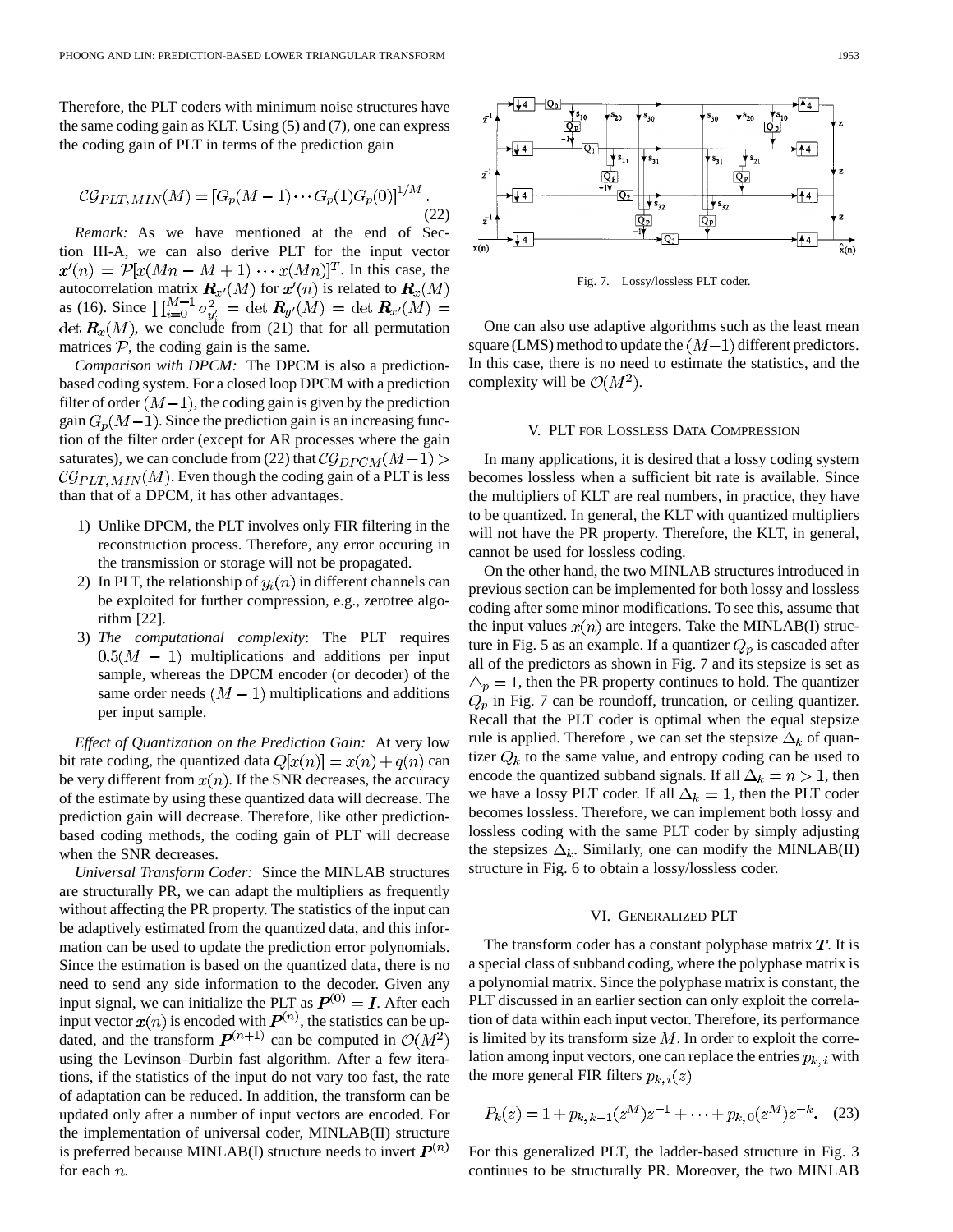structures continue to enjoy the unity noise gain property. Therefore, the average output noise variance after optimal bit allocation is

$$
\sigma_{q_{\rm out}}^2 \geq c 2^{-2b} \prod_{i=0}^{M-1} \left[\sigma_{y_i}^2\right]^{1/M}
$$

where  $\sigma_{y_i}^2$  is the variance of the *i*th subband signal  $y_i(n)$ . To maximize the coding gain,  $p_{k,i}(z)$  should be chosen such that the energy of the subband signals is minimized. This is the well-known linear estimation problem, and the solution can be obtained using the orthogonality principle. As the estimation error decreases when more samples are used in the estimation, the coding gain increases when the length of  $P_k(z)$  increases. If all  $p_{k,i}(z)$  are causal, the system delay is still  $(M-1)$ . Therefore, we would have a coder with better performance without increasing the system delay.

# *A. Generalized PLT with Interpolation*

If the  $p_{k,i}(z)$  in (23) is taken as a noncausal polynomial, that is,  $p_{k,i}(z) = \sum_{n=-N}^{N-1} \alpha(n) z^{-n}$ , then interpolation (instead of extrapolation) value is used as the estimate. In a generalized PLT, the input is partitioned into  $M$  nonoverlapped polyphase components  $x(Mn - i)$  for  $0 \le i \le M - 1$ . We are estimating  $x(Mn - k)$  from  $x(Mn - i)$  for  $i < k$ . Therefore, noncausal estimation can be implemented. In this case, the estimation error is smaller, and the resulting coding gain is higher than the PLT.

One special case of such a noncausal PLT is the hierarchical interpolation (HINT) coder. The HINT coder has the advantage that its complexity is very low. The HINT coder has been applied to lossless compression [11], [12]. However, since the encoder uses unquantized data for its estimation while the decoder uses quantized data for its estimation, the structure used in [11] and [12] does not have the unity noise gain property. Therefore, in general, the HINT coder does not give a satisfactory result when applied to lossy compression. To explain how we can get a HINT coder with MINLAB structures, let the number of channel  $M =$  $2<sup>3</sup>$ . In an eight-channel HINT coder, the input is partitioned into four groups:

$$
\diamond = \{x(n): n = 8k, k \in \text{integer}\};
$$
  
\n
$$
\star = \{x(n): n = 8k + 4, k \in \text{integer}\};
$$
  
\n
$$
\circ = \{x(n): n = 4k + 2, k \in \text{integer}\};
$$
  
\n
$$
\bullet = \{x(n): n = 2k + 1, k \in \text{integer}\}.
$$

These groups are shown in Fig. 8. In a MINLAB HINT coder, the samples in Group  $\diamond$  are quantized directly. The samples in Group  $\star$  are first estimated from the two nearest *quantized* samples in Group  $\diamond$ , and then the estimation error is quantized. Similarly samples in other groups are estimated from the two nearest samples in *previously quantized* groups and the estimation error is coded. The complexity of MINLAB HINT is very low. Each estimation takes only one multiplication because of symmetry. To implement the above eight-channel system, the encoder needs only seven multiplications for encoding eight input samples. In general, for an  $M$ -channel MINLAB HINT coder, the encoder (or decoder) needs only  $(M-1)/M$  multiplications per input sample.



Fig. 8. Eight-channel hint coder partitions the input into four groups  $\diamond, \star, \circ, \star$ and  $\bullet$ .



Fig. 9. Comparison of eight-channel MINLAB HINT, PLT, and DCT coders for AR(1) with correlation  $\rho$ .

#### VII. PLT FOR AR(1) INPUTS

If the input is an AR(1) process with correlation  $\rho$ , then all the prediction error polynomials  $P_k(z)$  in (14) will have the same form  $(1 - \rho z^{-1})$ . The PLT in this case has the following closed form:

$$
P = \begin{pmatrix} 1 & 0 & 0 & \cdots & 0 \\ -\rho & 1 & 0 & \cdots & 0 \\ 0 & -\rho & 1 & \cdots & 0 \\ \vdots & \vdots & \ddots & \ddots & \vdots \\ 0 & 0 & \cdots & -\rho & 1 \end{pmatrix} . \tag{24}
$$

Once  $\rho$  is known, we can find P by inspection; no computation is needed. Therefore, the universal optimal PLT coder introduced in Section V becomes very simple, and we need to estimate only one parameter  $\rho$ . The coding gain in this case becomes

$$
\mathcal{CG}_{\rm PLT,\,MIN}(M) = \left[\frac{1}{1-\rho^2}\right]^{(M-1)/M}
$$

As  $M$  is large, the above gain approaches the prediction gain of a DPCM coder.

In addition, note that the transform in (24) is almost independent of the input signal. An  $M \times M$  PLT for AR(1) process needs only (M-1) multiplications and additions. Thus, its complexity is lower than the DCT, which has a complexity of  $\mathcal{O}(M \log M)$ . Moreover, the PLT in (24) is optimal for all AR(1) processes, unlike the DCT, which is optimal only when  $\rho$  approaches 1.

*Comparison of DCT, PLT, and Generalized PLT Coders:* To compare the performances of these three coders, we use AR(1) signal as an input. As MINLAB HINT coder has a low complexity, we choose this special case to demonstrate the performance of generalized PLT with interpolation. One can show that